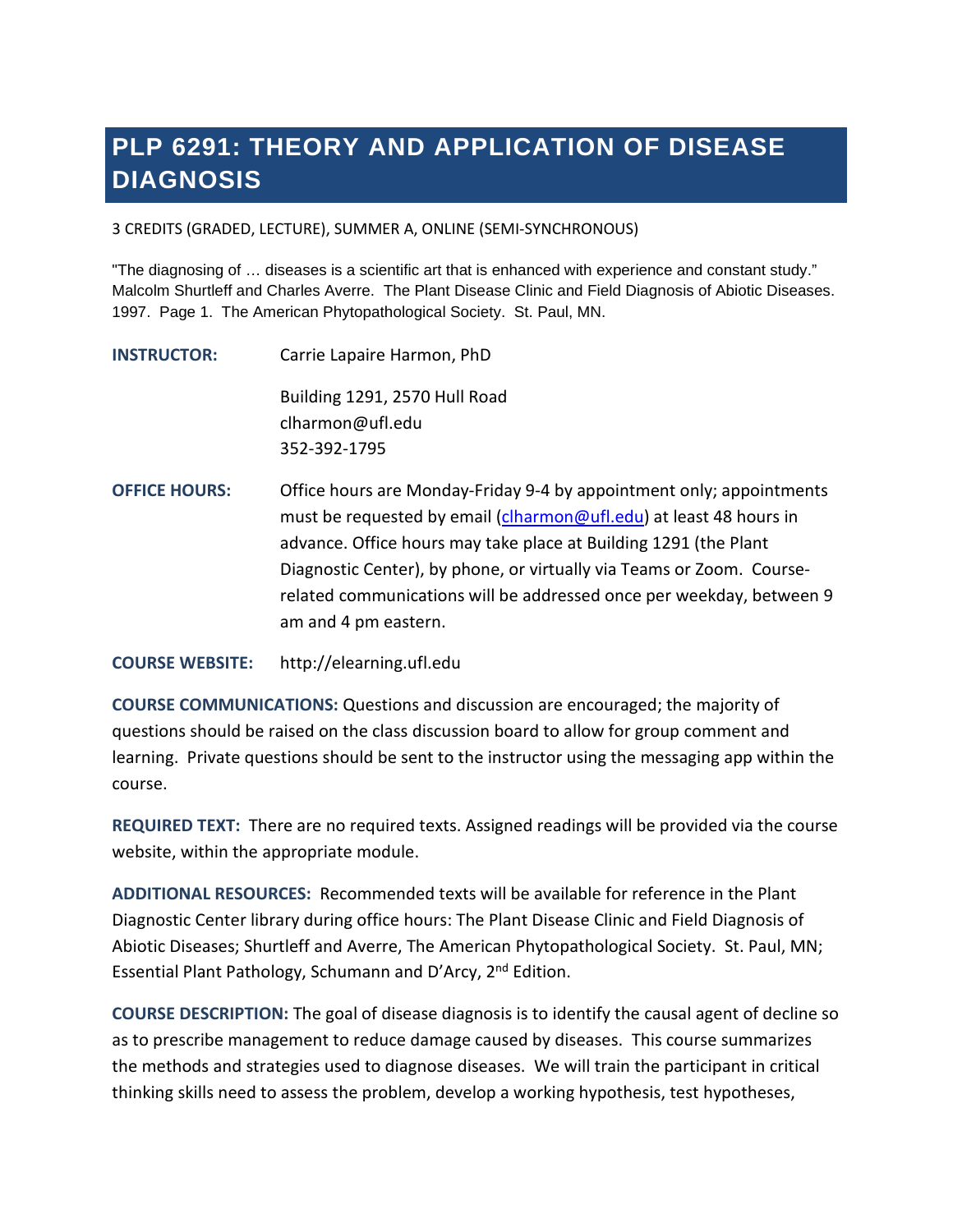synthesize a diagnosis, and prescribe management/therapeutic actions. The lab portion of the course will provide hands-on training in application of the techniques, encouraging collaborative learning to foster independent diagnostic skills and method troubleshooting. Although this course is not intended as a primer in plant pathology, we will discuss specific organisms and diseases as they apply to specific cases. Over the course of the module, students will synthesize knowledge of organismal biology, epidemiology, chemistry, technology, and economics with methods and techniques to develop strategies for disease diagnosis.

**PREREQUISITE KNOWLEDGE AND SKILLS:** PLP 3002C or PLP 5005C or general plant pathology equivalent, and Fungal Plant Pathogens, PLP 6262C, are prerequisite for this course. Bacterial Plant Pathogens, PLP 6241C is highly recommended, and courses in microbiology and biochemistry are recommended, but not required. Additionally, students should have a working knowledge of the distance-education tools used to disseminate the course content; at a minimum, students will need to be able to navigate the course website and materials, play the lectures, link to online resources, participate in chat-type discussions, use and respond to email, and produce and upload written and video content to the course website.

**PURPOSE OF COURSE:** The purpose of this course is to advance students' knowledge of the process for diagnosing diseases, incorporating hypothesis development, diagnostic tests, and management prescriptions.

**JUSTIFICATION:** Training in critical thinking is necessary for the professional development of our practitioners, regardless of whether they work in zoonotic or botanical disease systems. I hope this course provides a venue for conversation and cross-fertilization between the disciplines, creating well-rounded practitioners who understand the science behind their profession.

**COURSE GOALS AND OBJECTIVES:** By the end of this course, students will/will be able to:

- $\checkmark$  define disease in general terms; label and define the importance of the four components of the disease pyramid
- $\checkmark$  define "normal" for a given host, and contrast with abnormal growth and disease symptoms
- $\checkmark$  define types of inoculum, examples of initial vs continuous (monocyclic vs polycyclic)
- $\checkmark$  contrast disease incidence and severity
- $\checkmark$  contrast bacterial disease symptoms and signs, name the diagnostic tests and expected results, discuss potential pathogen spread, discuss cultural/environmental factors conducive to bacterial disease development
- $\checkmark$  contrast viral disease symptoms and signs, name the diagnostic tests and expected results, vectors, identify vectors/means of spread, discuss cultural/environmental factors conducive to viral disease development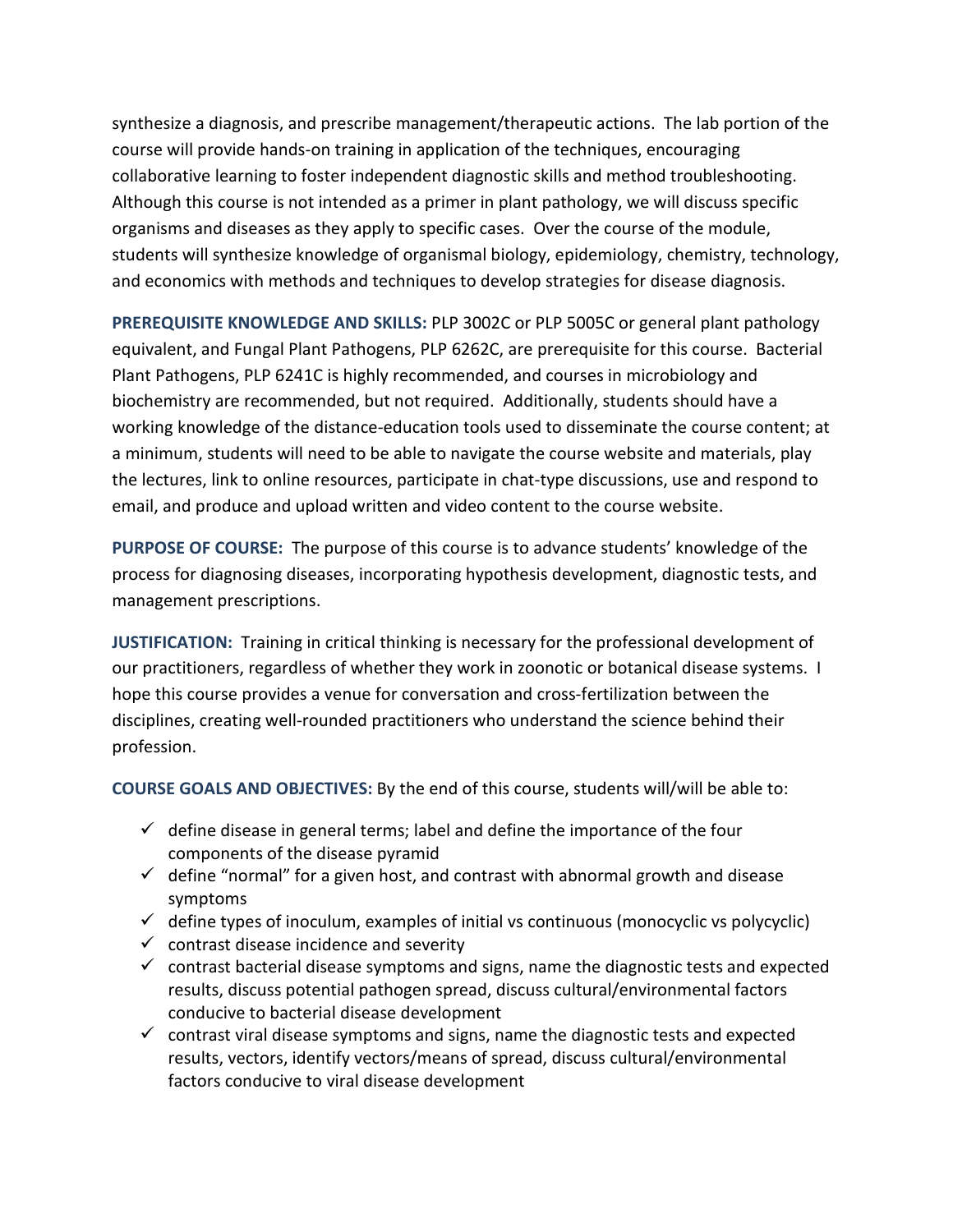- $\checkmark$  contrast fungal disease symptoms and signs, name the diagnostic tests and expected results, discuss cultural/environmental factors conducive to fungal disease development, and define means of pathogen movement/spread
- $\checkmark$  recognize symptoms/signs of common abiotic and arthropod/other agent damage, identify the lab/agent who can identify each type of plant problem
- $\checkmark$  identify the information needed and samples required for submission to a lab, interpret lab results
- $\checkmark$  explain sanitation in a greenhouse, field, nursery setting; describe general and pathogen-specific cultural management tools
- $\checkmark$  identify diagnostic test component costs (labor, product, costs/benefits)
- $\checkmark$  calculate solution and solute amounts
- $\checkmark$  understand important points in instrument calibration
- $\checkmark$  describe ethical issues that must be considered in selecting tests and interpreting results
- $\checkmark$  use knowledge of diagnostic method theory to troubleshoot hands-on techniques

**INSTRUCTIONAL METHODS:** This course is comprised of six weeks of online lectures and activities. It is structured as a series of modules with assessments built in. I utilize graded quizzes (at the end of a lecture, meant to direct students' attention to important topics and to give me an idea of areas that may need more instruction) and graded projects and papers (at the end of a unit, to assess students' retention and comprehension of important topics). I also assign papers to read for additional information, projects to complete to demonstrate problemsolving, and discussion boards to gauge participation and encourage development of a peer cohort for future, post-course support and collaboration.

## COURSE POLICIES:

**ATTENDANCE POLICY:** Your registration in this course indicates your willingness to participate fully. As this is an online course, you may progress through the modules at your own pace, within the week-long time frame of the assigned modules. Participation is gauged during discussion boards (which count as part of the overall grade). Withdrawal from this course must be during the normal add/drop window designated by UF.

**QUIZ/EXAM POLICY:** Quizzes and projects are intended to provide the student with opportunities to excel. Grades will be based on timed open-book quizzes, projects, participation in discussion threads, and the final timed, open-book exam. The final exam is cumulative and occurs the last week of the course. You may inquire about quiz and exam grades for 48 hours following the return of grades for that quiz or exam; feedback should be pertinent to the learning objectives at that time. I will regrade the entire exam/quiz/assignment, not just the question indicated.

**MAKE-UP POLICY:** Quizzes and projects have a window in which they must be completed. Emergencies do happen, and if they will impact your participation in any graded opportunity,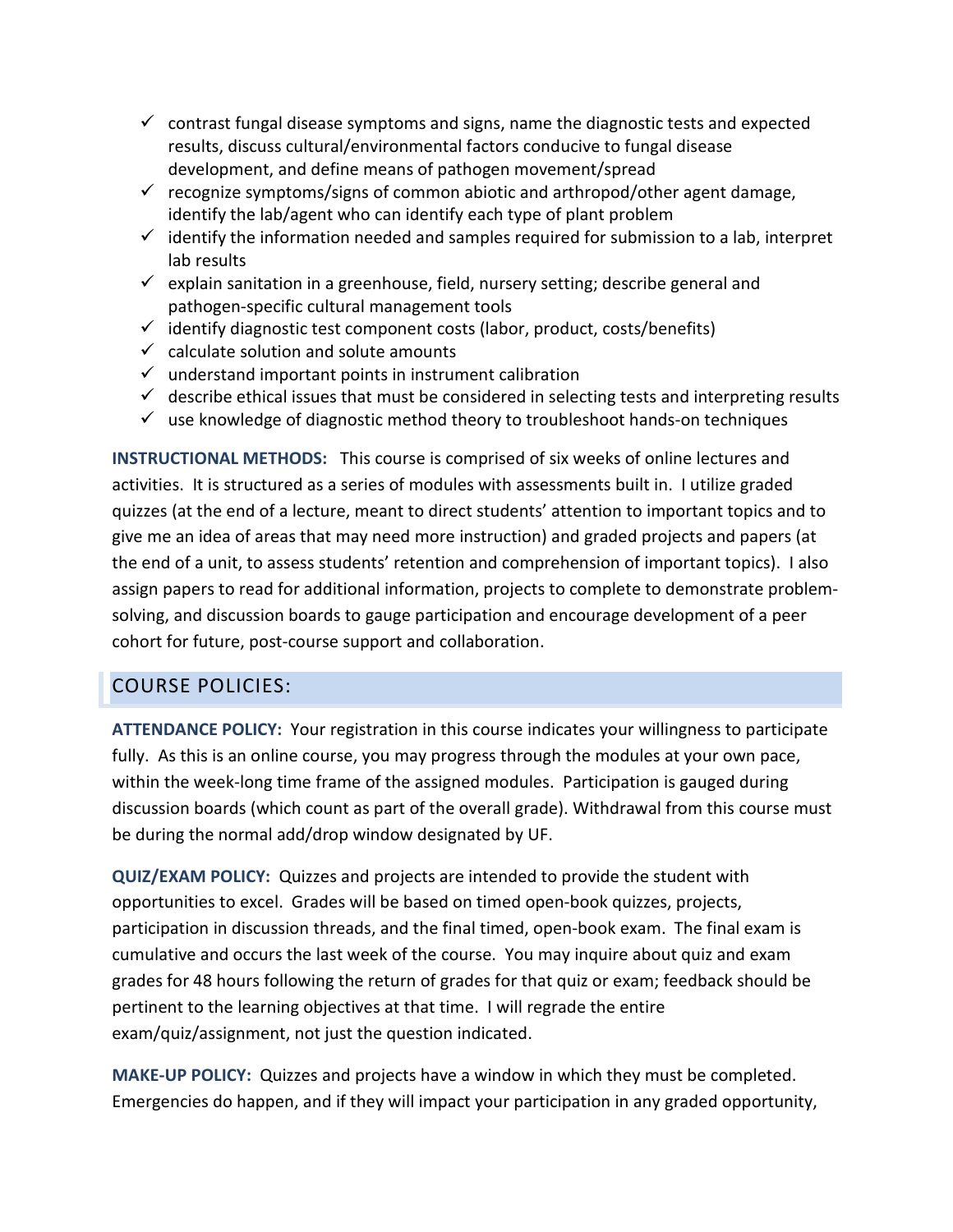you must contact the instructor by email within 24 hours of the quiz/exam/project due date and time. Make-up quizzes may be allowed at the discretion of the instructor in such circumstances. Power outages, computer problems, and software glitches may occur, even under the best of circumstances. In order to allow yourself plenty of time to work around these unforeseen technological issues, do not wait until the last minute to complete assignments or assessments at the end of each module! Make-up for the final exam will be granted only under extreme situations and may require documentation such as a doctor's note. However, you may take the final exam early, with the instructor's permission. Consult the instructor at least one week prior to the scheduled exam to request this option. The live discussions require attendance and participation of the students and instructor. As such, makeup will not be possible for live discussions.

**ASSIGNMENT POLICY:** Assigned readings are for your edification and to expand your knowledge base. Major topics from assigned readings may be addressed in quizzes and the final exam. Assignment/quiz/exam due dates are listed on the website and times are firm; plan accordingly. Rare exceptions may be made in the event of an emergency, see the make-up policy above. Requirements for class attendance and make-up work are consistent with university policies that can be found at: https://catalog.ufl.edu/ugrad/current/regulations/info/attendance.aspx.

**COURSE TECHNOLOGY:** This course is delivered through the online resource, Canvas. The course and support and resources are all available at *<https://elearning.ufl.edu/>*. Registration in this course indicates you have basic knowledge in computer use and online technology to enable your full participation in the course. Since we are using an electronic resource, your registration indicates you understand that things such as bandwidth, power, etc., are integral to making it work, and you will plan accordingly.

| UINADIIVU I ULICILU.                     |                   |  |
|------------------------------------------|-------------------|--|
| <b>Assignment</b>                        | <b>Percentage</b> |  |
| Quizzes                                  | 45%               |  |
| Activities/short assignments/discussions | 30%               |  |
| Final exam                               | 25%               |  |
| Total                                    | 100%              |  |
|                                          |                   |  |

### GRADING POLICIES: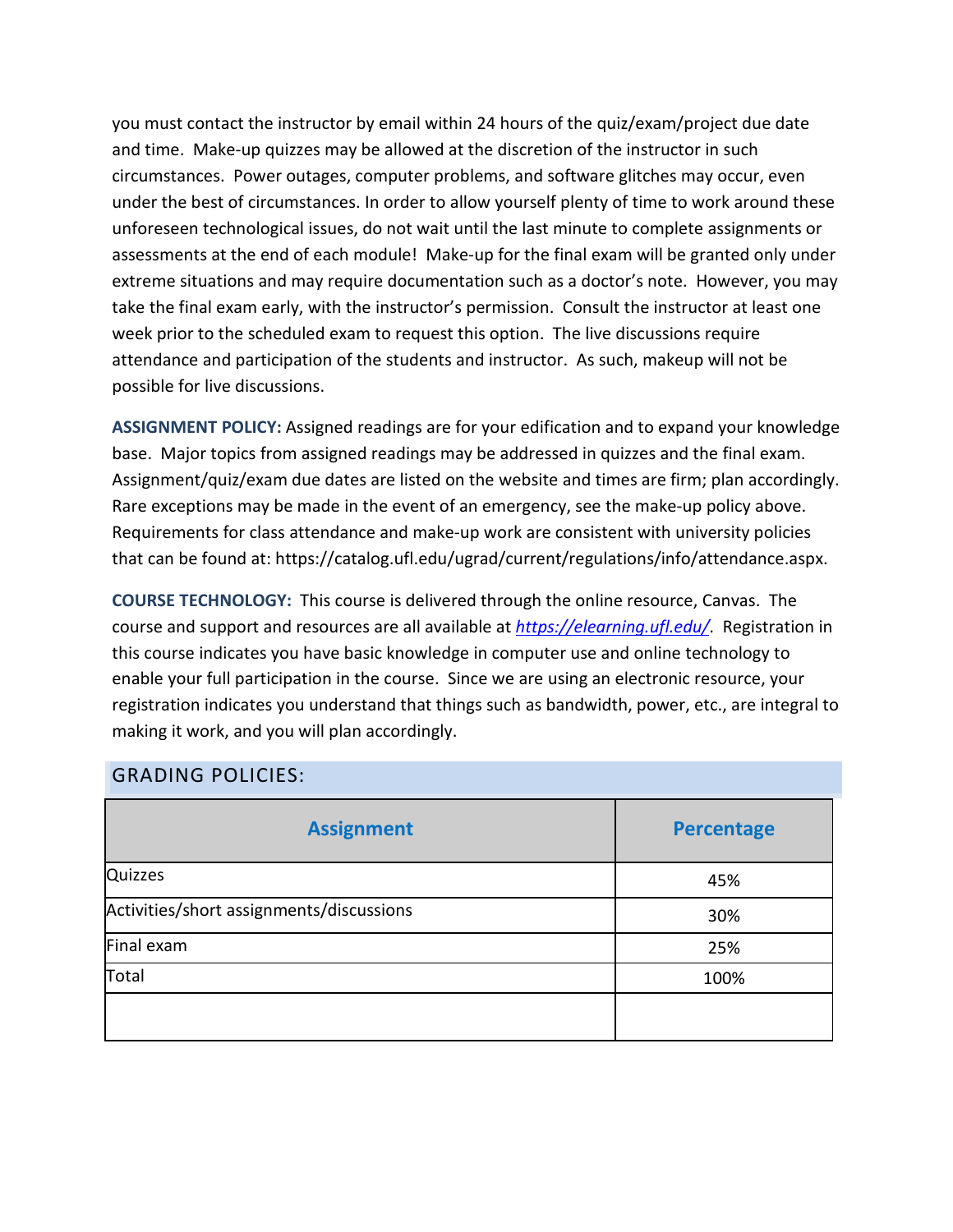**GRADING SCALE:** This course will be graded using letter grades, to include minus grades. Assignments are weighted by the number of points assigned to them. Final grades are

| Letter | %                   | Points  | the course assi     |
|--------|---------------------|---------|---------------------|
| grade  |                     |         | and the numbe       |
| Α      | 94-100              | 200     | or percent grad     |
| А-     | 90-93               | 191     |                     |
| B+     | 87-89               | 185     | decimal point,      |
| В      | 84-86               | 178     |                     |
| B-     | 80-83               | 170     | <b>LATE ASSIGNN</b> |
| C+     | 77-79               | 163     | effort to subm      |
| C      | 74-76               | 157     | be given half c     |
| $C -$  | 70-73               | 149     | grade will be d     |
| D+     | 67-69               | 142     | assignment) if      |
| D      | 64-66               | 136     | that, the assign    |
| D-     | 60-63               | 127     | open for a spe      |
| E      | $<$ 59.5            | < 126.5 |                     |
|        | <b>Total points</b> | 213     |                     |

calculated as total points earned out of total points possible for ignments. Total points for the course equal 213, er of points needed to reach a certain letter grade de are noted in the table to the left. I round one so an 83.5 becomes an 84, as does an 84.4.

**LATE ASSIGNMENTS POLICY:** Although you should make every it your assignments on time, late assignments will redit (the assignment will be graded, then that ivided by two for your final grade for the turned in within two days of the due date. After that, the a zero; each assignment is cific time period, often one week.

**EXTRA CREDIT:** Development of a short video (45 seconds to 2 minutes) on a specific topic related to disease diagnosis will be considered for one extra credit project, with points equal to one quiz (5pts). The objective of the project will be to enrich the course material with an explanation of a specific concept (e.g., how a specific host-pathogen system is detected or diagnosed). The project must be outlined and proposed to the instructor and *approved* by the instructor at least two weeks prior to the last day of lectures, and the final product submitted by 5pm the day before the final exam. Projects will be worth up to five points, and the points awarded for the project will be added to the final points earned. There is no penalty for not submitting an extra-credit project.

#### **Course Schedule:**

This course will be taught as a series of modules. You will need to complete the assessment(s) within each module before you can open a new module. Modules will open each Friday at 5:01 pm Eastern time, with most assignments and quizzes due the following Friday by 5:00 pm. The final exam will be open for a 1.5-hour window of time on the exam day; you may start the exam at any point during the day between 9 am and 7 pm, and the clock will count down for 90 minutes. The exam will close at 7 pm, regardless of when you start the exam (so start no later than 5:30 pm to ensure full time). These timelines will be detailed during the first lecture.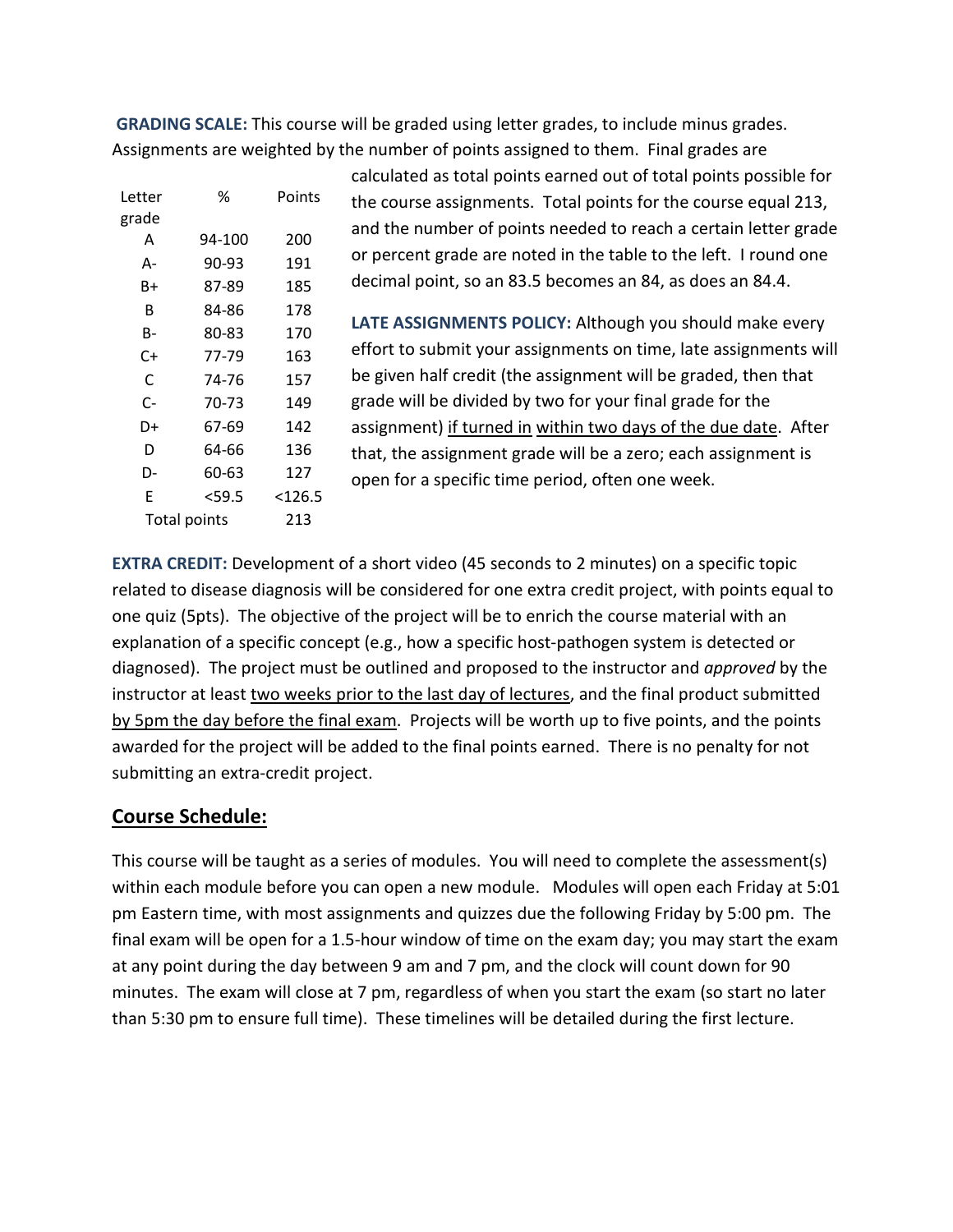| <b>Topic</b>                                                     | <b>Description</b>                                                                                                                                  | Assignment/<br><b>Assessment</b>                                |
|------------------------------------------------------------------|-----------------------------------------------------------------------------------------------------------------------------------------------------|-----------------------------------------------------------------|
| <b>Week 1: May 9-13</b>                                          |                                                                                                                                                     |                                                                 |
| <b>Course Overview</b>                                           | Review of syllabus, grading policy,<br>expectations, how to get help, review<br>accommodations responsibilities; explanation<br>of flow of concepts | Quiz and discussion<br>thread                                   |
| Defining Disease                                                 | What is a disease; disease pyramid                                                                                                                  |                                                                 |
| Symptoms and<br>Signs: Foliar                                    | Symptoms and signs of foliar diseases                                                                                                               |                                                                 |
| Symptoms and<br>Signs: Root rots,<br>vascular issues             | Symptoms and signs of canker, dieback, root<br>rot, vascular diseases                                                                               | Quiz                                                            |
| Epidemiology<br><b>Basics</b>                                    | Disease progress curve; disease cycle;<br>incidence and severity; spread                                                                            | Quiz                                                            |
| Sample Triage                                                    | Steps to maximize your sample                                                                                                                       | Activity                                                        |
| Developing a<br>Hypothesis                                       | Symptoms, signs, objective observation, and<br>the educated guess                                                                                   | Activity/Quiz                                                   |
| <b>Week 2: May 14-20</b>                                         |                                                                                                                                                     |                                                                 |
| Insufficient<br>samples                                          | Making the determination; communicating<br>with and educating the submitter                                                                         |                                                                 |
| Sample collection<br>and submission                              | Appropriate samples, photography, educating<br>your submitter, submission forms                                                                     | Collection and<br>submission activity,<br>peer grading activity |
| Identification and<br>management of<br>viral diseases            | Symptoms, signs, diagnostic tests,<br>cultural/environmental factors, potential<br>means of spread                                                  | Quiz                                                            |
| <b>Identification and</b><br>management of<br>bacterial diseases | Symptoms, signs, diagnostic tests,<br>cultural/environmental factors, potential<br>means of spread                                                  | Quiz                                                            |
| Identification and<br>management of<br>fungal diseases           | Symptoms, signs, diagnostic tests,<br>cultural/environmental factors, potential<br>means of spread                                                  | Quiz                                                            |
| <b>Week 3: May 21-27</b>                                         |                                                                                                                                                     |                                                                 |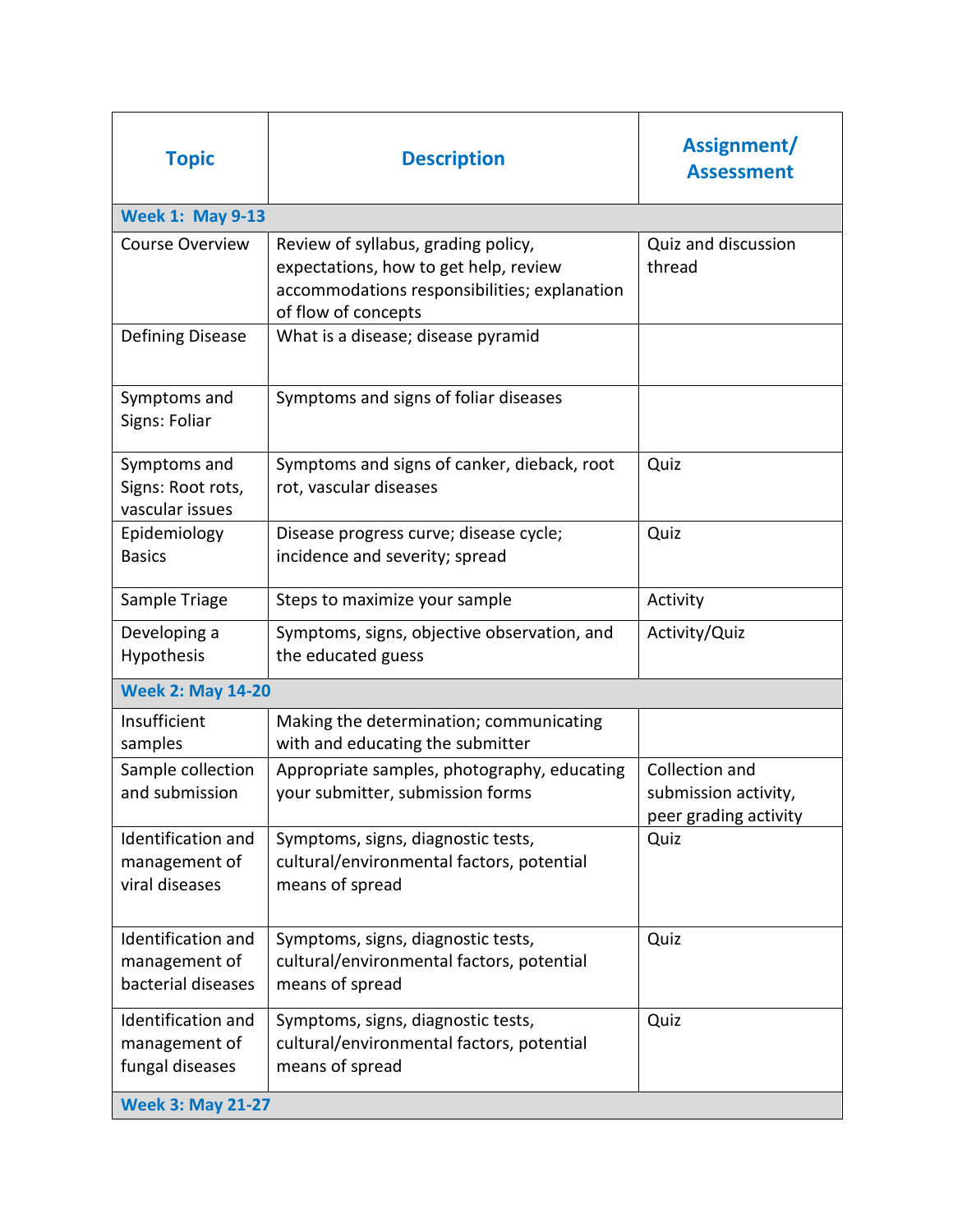| Confounding<br>factors   | Abiotic issues, nematodes, insects; vectors;<br>asymptomatic hosts | Quiz                     |
|--------------------------|--------------------------------------------------------------------|--------------------------|
|                          |                                                                    |                          |
| Testing a                | Questions to ask, organizing your work, what                       | Assignment: questions    |
| hypothesis               | else do you need to know to proceed?                               | for your client          |
| <b>Disease</b>           | Reading a pesticide label, finding products,                       | Quiz                     |
| management               | emergency exemptions, culturing patience                           |                          |
| Writing a                | Writing a management recommendation for                            | Activity: write a rec    |
| prescription             | the client                                                         |                          |
| Week 4: May 28-June 3    |                                                                    |                          |
| Lab safety               | Chemical hygiene plan, PPE, hazard                                 | Quiz                     |
|                          | assessment                                                         |                          |
| Protocols and            | Where to find them, validation                                     |                          |
| controls                 |                                                                    |                          |
| Instrumentation          | Use, maintenance, and calibration                                  |                          |
| and equipment            |                                                                    |                          |
| Which tests to           | Serving the client, from start to finish                           |                          |
| use?                     |                                                                    |                          |
| Microscopy               | Anatomy, use, and care of dissecting and                           | Activity                 |
|                          | compound microscopes; photography                                  |                          |
| Culturing                | Nonselective and semiselective media for                           | Quiz                     |
|                          | fungi and bacteria, solutions, timing of                           |                          |
|                          | additives, pouring, plating                                        |                          |
| <b>Baiting</b>           | Baiting soil and water for oomycetes                               |                          |
| <b>Bacterial tests</b>   | Streaming, HR, enrichment, LOPAT                                   | Quiz                     |
| <b>Week 5: June 4-10</b> |                                                                    |                          |
| <b>Bacterial tests</b>   | Gram tests (staining and KOH)                                      |                          |
| <b>ELISA and</b>         | DAS, TAS, and lateral flow serology                                | Quiz                     |
| Serology                 |                                                                    |                          |
| <b>Molecular Tools</b>   | PCR and other types of nucleic acid detection,                     | Quiz                     |
|                          | sequencing, BLAST, interpretation for the lab                      |                          |
|                          | and for the client                                                 |                          |
| Interpreting a           | What data to collect; diagnosis; interpreting                      | Quiz                     |
| diagnosis                | results                                                            |                          |
| <b>Curious Cases and</b> | Tips and tricks for basic categories and some                      | Discussion thread        |
| <b>Twenty Questions</b>  | special situations                                                 |                          |
| Desktop                  | Teaching others to perform triage diagnostics                      | Activity: Video          |
| diagnostics              | in the field/office                                                | explanation (<2min) of a |
|                          |                                                                    | field diagnostic         |
|                          |                                                                    | technique of your        |
|                          |                                                                    | choosing                 |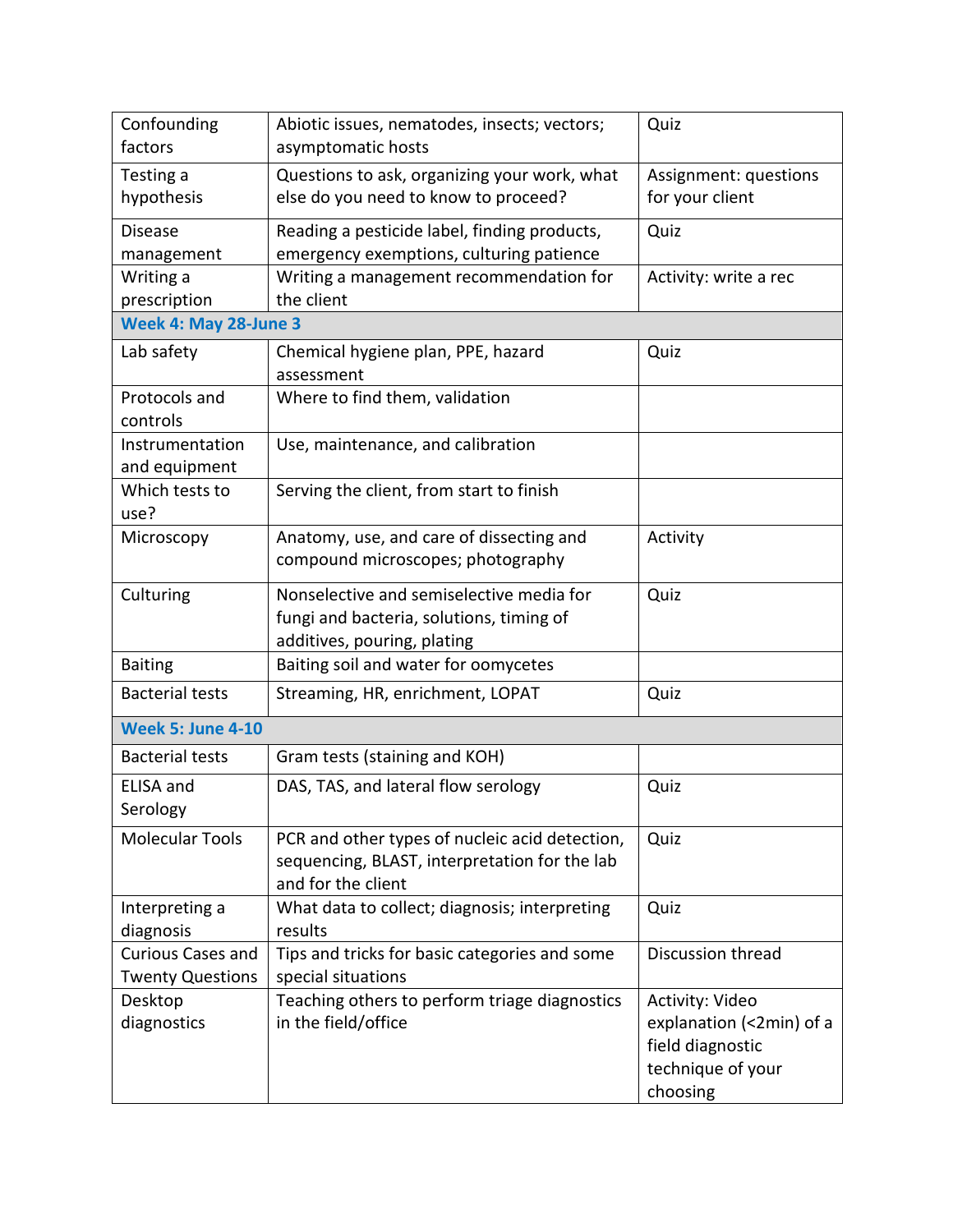| Putting it all<br>together                         | Preparation for final exam                                                                           | Assignment: Develop<br>and submit 5 exam<br>questions |  |
|----------------------------------------------------|------------------------------------------------------------------------------------------------------|-------------------------------------------------------|--|
| <b>Week 6: June 11-17</b>                          |                                                                                                      |                                                       |  |
| <b>Budgets</b>                                     | Tracking expenses, income, and developing a<br>cost-recovery-based price list                        | Activity: cost analysis                               |  |
| Ethics and<br>reporting                            | Finding balance in our responsibilities, legal<br>obligations, what to do when it's something<br>new |                                                       |  |
| The other HR                                       | Hiring, mentoring, and professional<br>development                                                   | <b>Activity: Developing</b><br>your hiring style      |  |
| Final exam (90 minutes, open book) Friday, June 17 |                                                                                                      |                                                       |  |

Disclaimer:This syllabus represents my current plans and objectives; it is subject to change as the need arises. As we go through the semester, these plans may need to change to enhance the class learning opportunity. Such changes, communicated clearly, are not unusual and should be expected.

#### UF POLICIES:

**UNIVERSITY POLICY ON ACCOMMODATING STUDENTS WITH DISABILITIES:** Students requesting accommodation for disabilities must first register with the Dean of Students Office [\(http://www.dso.ufl.edu/drc/\)](http://www.dso.ufl.edu/drc/). The Dean of Students Office will provide documentation to the student who must then provide this documentation to the instructor when requesting accommodation. You must submit this documentation prior to submitting assignments or taking the quizzes or exams.

**UNIVERSITY POLICY ON ACADEMIC MISCONDUCT:** As a student at the University of Florida, you have committed yourself to uphold the Honor Code, which includes the following pledge: "We, the members of the University of Florida community, pledge to hold ourselves and our peers to the highest standards of honor and integrity by abiding by the Honor Code. On all work submitted for credit by students at the University of Florida, the following pledge is either required or implied: "*On my honor, I have neither given nor received unauthorized aid in doing this assignment.*" It is assumed that you will complete all work independently in each course unless the instructor provides explicit permission for you to collaborate on course tasks (e.g., assignments, papers, quizzes, exams). Furthermore, as part of you obligation to upload the Honor Code, you should report any condition that facilitates academic misconduct to appropriate personnel. It is your individual responsibility to know and comply with all university policies and procedures regarding academic integrity and the Student Honor Code. Violations of the Honor Code at the University of Florida will not be tolerated. Violations will be reported to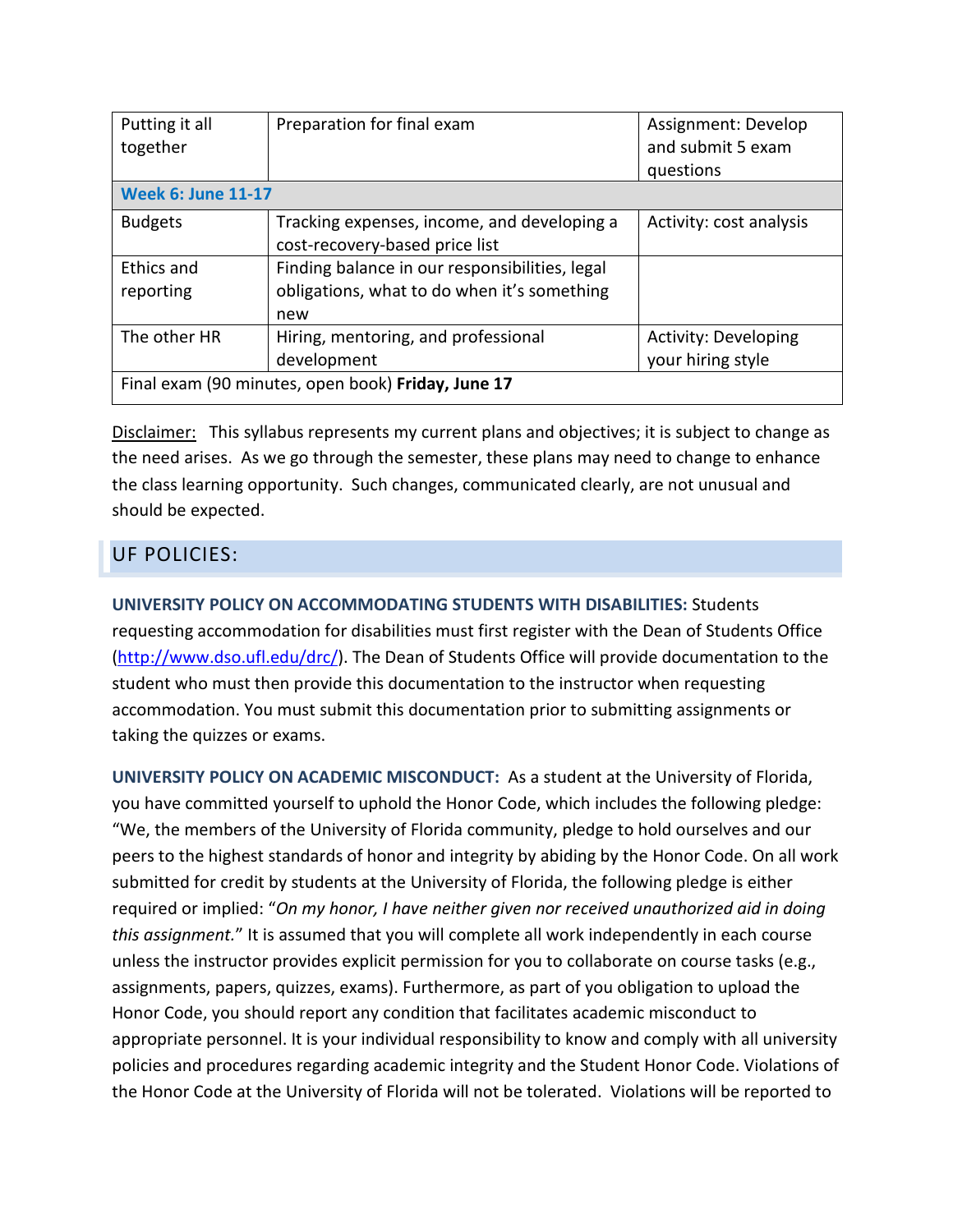the Dean of Students Office for consideration of disciplinary action. For more information regarding the Student Honor Code, please see: <http://www.dso.ufl.edu/SCCR/honorcodes/honorcode.php>

**SOFTWARE USE:** All faculty, staff and students of the university are required and expected to obey the laws and legal agreements governing software use. Failure to do so can lead to monetary damages and/or criminal penalties for the individual violator. Because such violations are also against university policies and rules, disciplinary action will be taken as appropriate.

**NETIQUETTE: COMMUNICATION COURTESY:** All members of the class are expected to follow rules of common courtesy in all email messages, threaded discussions, and chats. [Describe what is expected and what will occur as a result of improper behavior] <http://teach.ufl.edu/docs/NetiquetteGuideforOnlineCourses.pdf>

**ONLINE COURSE EVALUATION PROCESS:** Students are expected to provide professional and respectful feedback on the quality of instruction in this course by completing course evaluations online via GatorEvals. Guidance on how to give feedback in a professional and respectful manner is available at https://gatorevals.aa.ufl.edu/students/. Students will be notified when the evaluation period opens, and can complete evaluations through the email they receive from GatorEvals, in their Canvas course menu under GatorEvals, or via https://ufl.bluera.com/ufl/. Summaries of course evaluation results are available to students at https://gatorevals.aa.ufl.edu/public-results/.

#### GETTING HELP:

For issues with technical difficulties for E-learning in Canvas, please contact the UF Help Desk at:

- [Learning-support@ufl.edu](mailto:Learning-support@ufl.edu)
- (352) 392-HELP select option 2
- <https://lss.at.ufl.edu/help.shtml>

\*\* Any requests for make-ups due to technical issues MUST be accompanied by the ticket number received from LSS when the problem was reported to them. The ticket number will document the time and date of the problem. You MUST e-mail your instructor within 24 hours of the technical difficulty if you wish to request a make-up.

Students experiencing crises or personal problems that interfere with their general well-being are encouraged to utilize the university's counseling resources. The Counseling & Wellness